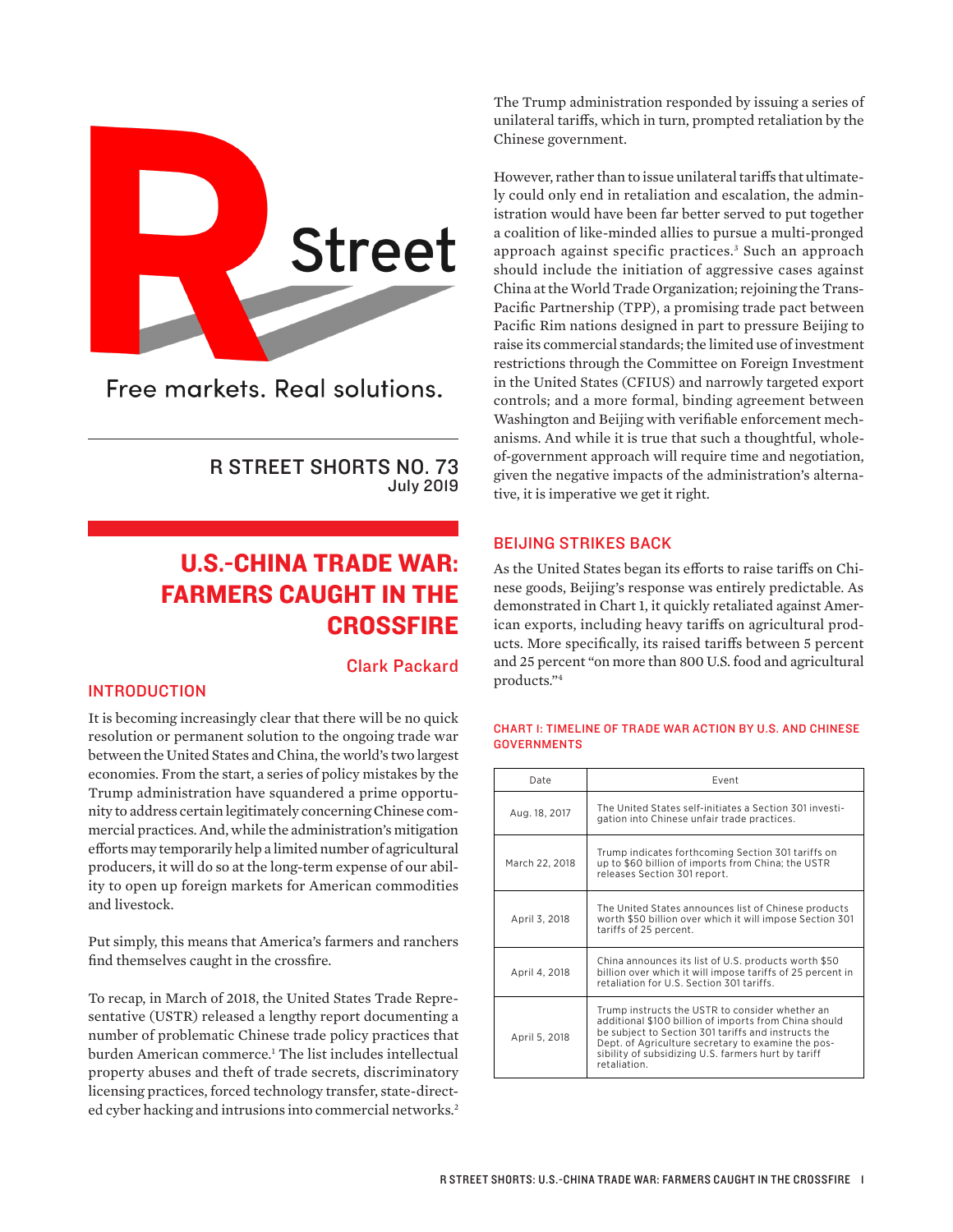<span id="page-1-0"></span>

| June 18, 2018 | Trump instructs the USTR to identify an additional<br>\$200 billion of imports from China that would be sub-<br>ject to 10 percent tariffs under Section 301.                                                                                     |  |  |  |
|---------------|---------------------------------------------------------------------------------------------------------------------------------------------------------------------------------------------------------------------------------------------------|--|--|--|
| July 6, 2018  | The United States imposes Section 301 tariffs of<br>25 percent on a revised list of \$34 billion worth of<br>imports from China.                                                                                                                  |  |  |  |
| July 6, 2018  | China imposes tariffs of 25 percent on its own revised<br>list of \$34 billion of imports from the United States in<br>retaliation to the Section 301 tariffs of July 6.                                                                          |  |  |  |
| July 10, 2018 | The United States announces a list of Chinese prod-<br>ucts worth \$200 billion over which it will impose Sec-<br>tion 301 tariffs of 10 percent.                                                                                                 |  |  |  |
| Aug. 3, 2018  | China announces its list of U.S. products worth \$60<br>billion over which it will impose tariffs of 5-25 per-<br>cent, if the United States imposes the proposed July<br>10th tariffs.                                                           |  |  |  |
| Aug. 23, 2018 | The United States imposes 25 percent tariffs on a<br>revised list of \$16 billion worth of imports from China.<br>Combined with the July 6th action, this completes the<br>imposition of tariffs on the first \$50 billion of Chinese<br>imports. |  |  |  |
| Aug. 23, 2018 | China retaliates by imposing tariffs of 25 percent on<br>a revised list of \$16 billion of imports from the United<br>States.                                                                                                                     |  |  |  |
| Dec. 1, 2018  | Trump and Xi announce the commencement of nego-<br>tiations. The scheduled U.S. tariff increase from 10 to<br>25 percent on \$200 billion of imports from China is<br>placed on hold for 90 days.                                                 |  |  |  |
| Feb. 24, 2019 | Trump tweets he will delay the tariff increase from<br>10 to 25 percent that was scheduled to go into effect<br>on March 1, 2019, and that he is planning a summit<br>with Xi.                                                                    |  |  |  |
| May 5, 2019   | Trump tweets that the United States will increase the<br>10 percent tariff on \$200 billion of imports from China<br>to 25 percent on May 10, 2019. He also indicates that<br>more tariffs on imports from China may be coming.                   |  |  |  |
| May 10, 2019  | The United States raises the tariff rate to 25 percent<br>on \$200 billion of Chinese imports.                                                                                                                                                    |  |  |  |
| May 13, 2019  | In response to the new tariffs, China announces it will<br>raise its tariff rate covering the \$60 billion of imports<br>from China already subject to duties on June 1, 2019.                                                                    |  |  |  |
| June 1, 2019  | The Chinese tariffs announced on May 13th go into<br>effect.                                                                                                                                                                                      |  |  |  |
| June 29, 2019 | President Trump and President Xi meet at the G20<br>summit in Osaka, Japan. Both sides agree to resume<br>talks. The United States agrees not to move forward<br>with additional tariffs and China agrees to purchase<br>more farm goods.         |  |  |  |

SOURCE: Timeline derived from Chad P. Bown, "The 2018 US China Trade Conflict After 40 Years of Special Protection," Peterson Institute for International Economics, April 2019, p. 29.

Such a tit-for-tat trade war has been incredibly detrimental to U.S. farmers in particular, as certain American agriculture producers are extremely dependent upon Chinese market access (Chart 2)[.5](#page-3-0)

#### CHART 2: PRODUCTS DEPENDENT ON CHINESE MARKET ACCESS

| Product<br>Description                   | 2017<br>Exports to<br>China | Total U.S.<br>Exports | Share of<br>2017 U.S.<br>Exports<br>Sent to<br>China<br>(percent) | Prior<br>Tariff<br>(percent) | New Tariff<br>(percent) |
|------------------------------------------|-----------------------------|-----------------------|-------------------------------------------------------------------|------------------------------|-------------------------|
| Yellow<br>soybeans and<br>black soybeans | \$12.25<br>billion          | \$21.58<br>billion    | 57                                                                | 3                            | 28                      |
| Cotton, not<br>carded or<br>combed       | \$971.29<br>million         | \$5.83<br>billion     | 17                                                                | 1 in quota                   | 26                      |
|                                          |                             |                       |                                                                   | 40 out of<br>quota           | 65 out of<br>quota      |
| Grain sorghum                            | \$835.7<br>million          | \$1.027<br>billion    | 81                                                                | $\overline{2}$               | 27                      |
| Frozen other<br>Pacific salmon           | \$274.9<br>million          | \$426.8<br>million    | 64                                                                | 7                            | 32                      |
| Whey and<br>modified whey                | \$235.2<br>million          | \$624.1<br>million    | 38                                                                | $\overline{2}$               | 27                      |

SOURCE: Hopkinson, p. 6. [https://crsreports.congress.gov/product/pdf/R/](https://crsreports.congress.gov/product/pdf/R/R45448) [R45448](https://crsreports.congress.gov/product/pdf/R/R45448).

In 2017, for example, 81 percent of sorghum exports ended up in China when the tariff was 2 percent.<sup>6</sup> Today, China's tariff on U.S. sorghum is 27 percent[.7](#page-3-0) Likewise, after Beijing's tariffs on American soy increased from 3 to 28 percent, soy exports to China fell by 74 percent in 2018—from \$12.25 bil-lion to \$3.4 billion.<sup>[8](#page-3-0)</sup>

In fiscal year 2017, American farmers and ranchers sent \$22 billion worth of agriculture to China.<sup>[9](#page-3-0)</sup> In fiscal year 2018, those same exports dropped to \$16.3 billion, a decline [of approximately 25 percent from the previous year.10 In](#page-3-0)  March 2019, the U.S. Dept. of Agriculture (USDA) projected that American agricultural exports to China will be \$9 billion for fiscal year 2019—the lowest amount since 2007—and this estimate was before the recent ratcheting up of tariffs on [both sides and thus it is likely still too high.11](#page-3-0)

#### TRADE BAILOUT PARTICULARS

As farmers and ranchers continued to lose profits from exports, once again as it did last year, the Trump administration relied on a New Deal-era program, the Commodity Credit Corporation (CCC), to devise a bailout scheme designed to mitigate the harm caused to them by foreign trade retaliation. Accordingly, the USDA recently announced a three-segment program that will provide \$16 billion in relief to struggling farmers and ranchers who saw their personal income drop by the most since 2016 during the first quarter of this year.<sup>12</sup>

**MFP—**The central component of the agricultural trade bailout is the Market Facilitation Program (MFP), which is administered by the USDA's Farm Service Agency. The MFP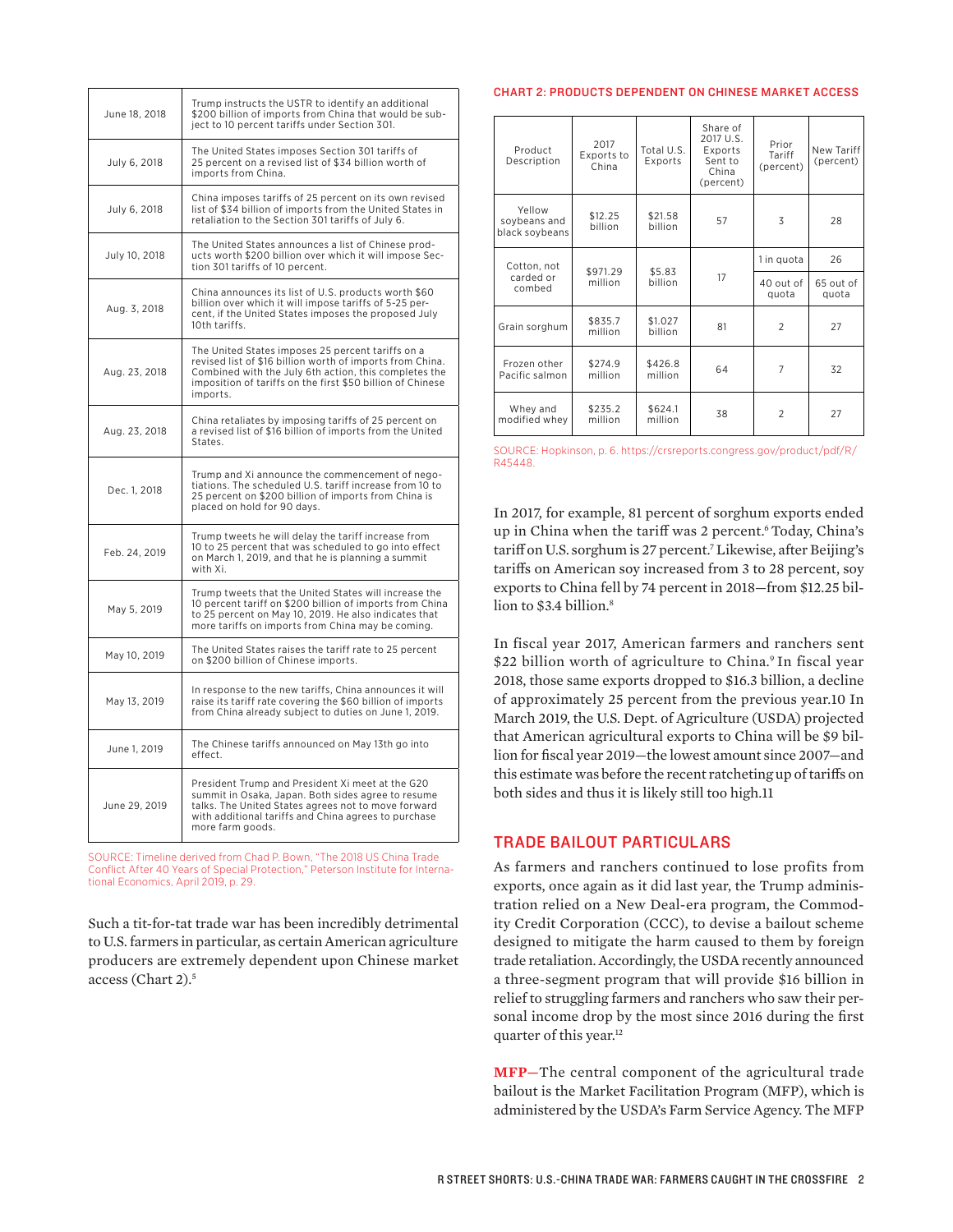<span id="page-2-0"></span>will provide direct payments to certain farmers and ranchers who produce the products facing increased foreign retaliation. This program will cost \$14.5 billion this year.<sup>13</sup>

**Food Purchase and Distribution Program—**Like last year's bailout program, this year's will also utilize the Food Purchase and Distribution Program, which is run through the USDA's Agricultural Marketing Service, to "purchase surplus commodities affected by trade retaliation."[14](#page-3-0) This program is used to provide food to food banks, schools and other groups that serve needy Americans. It will cost taxpayers \$1.4 billion this year.<sup>15</sup>

**Agricultural Trade Promotion Program—**Administered through the USDA's Foreign Agriculture Service, the final component of the 2019 bailout will provide \$100 million for the Agricultural Trade Promotion Program "to assist in developing new export markets on behalf of producers."

#### **CONSEQUENCES**

Over the last two years, the administration's mitigation program will cost taxpayers approximately \$30 billion. But that's just the beginning of the farming community's troubles, as there are several other negative consequences that will only be compounded the longer the administration maintains its current course of action.

#### Lost Markets

First, it has taken years for American farmers and ranchers to develop strong commercial relations with buyers in China. In light of the retaliatory tariffs on U.S. products, Chinese purchasers are finding alternative suppliers. Brazil, for instance, has been a major supplier of soybeans in the wake of declining market access for American producers. It is an open question whether U.S. farmers and ranchers will regain their market share if the tariffs are lifted—or whether Chinese buyers will simply rely on their new (and perhaps more reliable) suppliers.

#### Barriers to Trade Liberalization

Although the trade-related problems with domestic agriculture subsidies predate the Trump administration, the recent bailout packages exacerbate an enormous barrier to widespread trade liberalization. For example, when WTO Members launched the multilateral Doha Development Round at the behest of the United States in 2001, a stated goal was to expand the freer trade of agricultural products. Completing Doha would have been a major boon to American agriculture. However, after 14 years of on-and-off negotiations, the WTO finally declared the Doha Round dead in December 2015. Although there were numerous reasons the negotiations failed, a major culprit was the unwillingness of the

United States and the European Union to curb their own domestic agriculture subsidies, while at the same time pressuring developing countries to cut their agriculture barriers. Perhaps not surprisingly, the Trump administration's bailout program makes the prospect of multilateral trade liberalization that much more difficult.

#### Misuse of Taxpayer Funds

Under the terms of the bailout package, producers can receive MFP payments of up to \$125,000 per recipient for "eligible crop commodities, a combined \$125,000 for dairy production and hogs, and, separately, a combined \$125,000 for fresh sweet cherries and shelled almonds."[16](#page-3-0) This applies whether the recipient is a natural person or a legal entity as long as the person or entity is "actively engaged in farming."<sup>[17](#page-3-0)</sup> Despite this restriction, a recent investigation by the Associated Press (AP) found a number of recipients skirting the caps through loopholes in the "actively engaged in farming" standard and through creative uses of legal entities.<sup>18</sup>

That same report highlights one soybean farm in Missouri, for example, which was established as three legal entities at the same address, and received \$2.8 million in payouts[.19](#page-3-0) More than \$900,000 of MFP payments were sent to five businesses, including businesses in Indiana, Illinois, Tennessee and two in Texas.[20](#page-3-0) These are just a few of the examples documented by the AP. This problem also plagues other agriculture subsidy programs authorized under various farm bills, but as the trade wars drag on and more payments are made, taxpayers should expect more of their money to end up in the hands of bad actors.

Put simply, at its core, the MFP is a "backdoor revival and expansion of the discredited direct payments program" in which farmers "received a payment every year regardless of market conditions."[21](#page-3-0) Direct payments were phased out in the 2014 farm bill, but they are rearing their ugly heads once again.

#### Environmental Damage

In addition to the harm to taxpayers and trade relations, domestic agriculture subsidies harm the environment. Specifically, they create incentives for overproduction and for the utilization of marginal land for planting, including highly sensitive areas like wetlands. They also further encourage the use of environmentally damaging fertilizers and pesticides. The trade bailout package is no different; it will do significant damage to the environment on top of the damage from last year's massive farm bill.

#### POLICY RESPONSES

If the United States truly wants to aggressively open for-